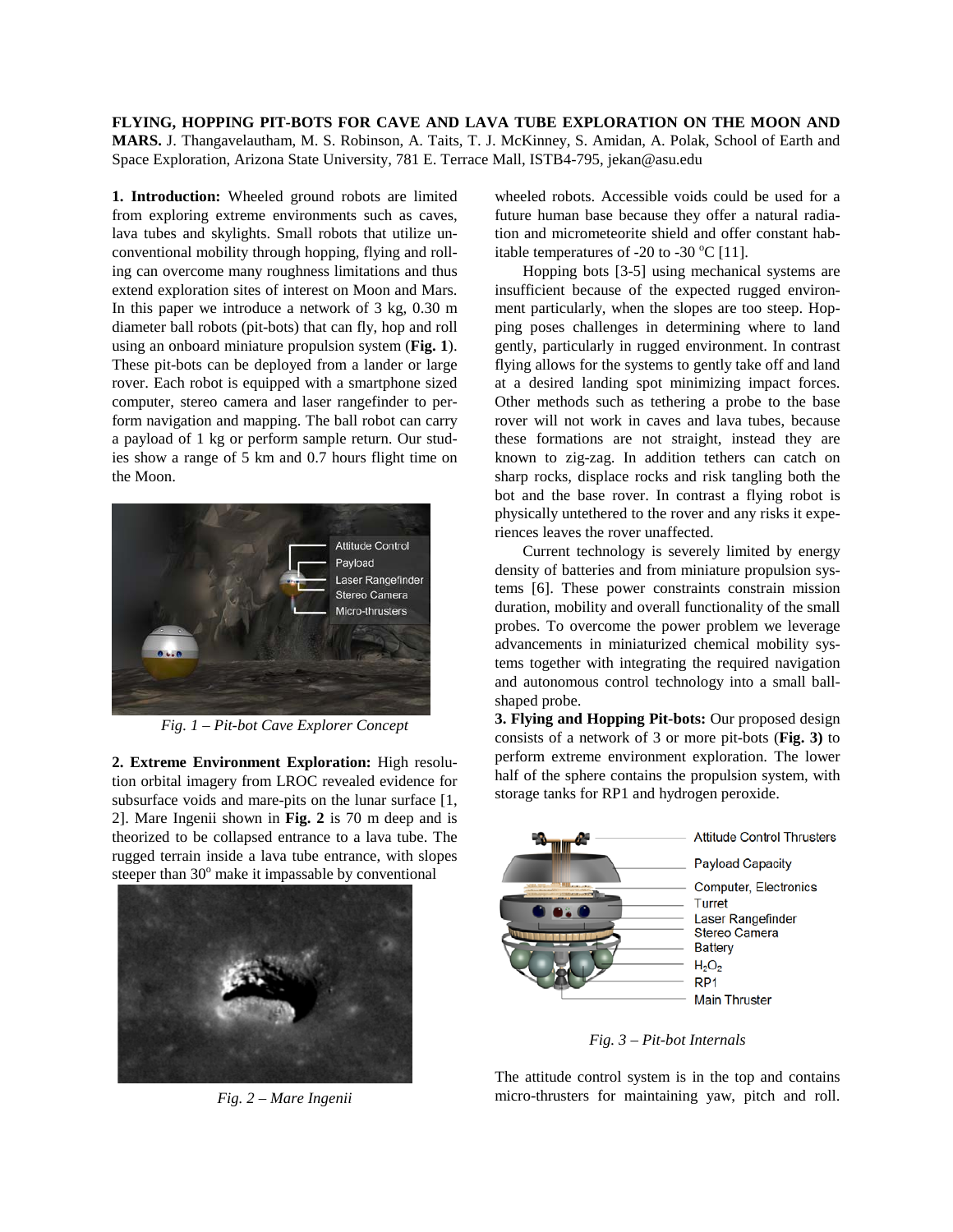Next is the Lithium Thionyl Chloride batteries arranged in a circle as shown. The mass budget is shown in **Table 1**. Comparison with other mobility options, including use of Radioisotope Thermal Generators (RTGs) and batteries show our design was found to be the only one to meet a minimal set of requirements (**Table 2**). A pair of stereo cameras and a laser range finder rolls on a turret enabling the pit-bot to take panoramic pictures and scan the environment without having to move using the propulsion system. Above the turret are two computer boards, IMU and IO-expansion boards and a power board.

*Table 1: Pit Bot Mass Budget*

| <b>Major Subsystem</b>       | Mass (kg) |
|------------------------------|-----------|
| Propulsion                   | 12        |
| Computer, Comms, Electronics | 0.2       |
| Power                        | 0.3       |
| Stereo Camera, Laser Ranger  | 0.3       |
| Payload                      | 12        |
| Total                        |           |

| Power &             | Specific  |      | Waste | Flv              |        |
|---------------------|-----------|------|-------|------------------|--------|
| Propulsion          | Energy    | Mass | Heat  | Time             | Range  |
| Technology          | Wh/kg     | [kg] | [W]   | [hr]             | [km]   |
| Proposed System     |           |      |       |                  |        |
| $RP_1 + H_2O_2$ ,   |           |      |       |                  |        |
|                     |           |      |       |                  |        |
| LiSOCl <sub>2</sub> | 700       | 1.5  | 5     | 0.7              | 5      |
| LiSOCl <sub>2</sub> | 700       | 3    | 0.5   | $\boldsymbol{0}$ | 0.5    |
| <b>RTG</b>          | $>> 10^6$ | 4.0  | 100   | $\theta$         | $0.4*$ |

**4. Pit-Bot Propulsion:** The critical subsystem required for this pit-bot is the propulsion system. The robots shall contain one primary lift engine positioned at the vehicles bottom portion and 8 "warm-gas" attitude control thrusters positioned at the top of the bot. For the ball robot propulsion we hereby consider RP1- H2O2 engine. Hydrogen-Peroxide is the oxidizer as well as the propellant for the Attitude Control System (ACS). Other oxidizers were considered for this robot including water, liquid-oxygen, and liquid nitrousoxide. However, for the application of these small pitbots, these oxidizers will not work. To begin, water may only be used to oxidize metal-hydrides and is not practical for use in an ACS since no source of heat is available to generate the required quantities of vapor. Liquid-oxygen requires cryogenic storage that is impractical due to the size constraints of a 30 cm diameter vehicle within the lunar caves.

Liquid nitrous-oxide requires immense pressures (7 MPa) for liquid storage and is quite difficult to accomplish from a safety stand-point. Hydrogen peroxide is a good option because it can be tested at first with low purities (dissolved in water) to validate our physical models and predictions. This minimizes risks during system development. Successful implementation at low purities will give us the confidence to increase to 50 % concentration.

For a non-cryogenic fuel, RP-1 has by far the highest storage density of approximately  $700\text{kg/m}^3$ . Furthermore, RP-1 is relatively low-cost, non-toxic, and easy to handle<sup>[7]</sup>. RP-1/ $H_2O_2$  thrusters have been used since the 1960's by the Soviet Union and have achieved TRL-9. However our efforts will be focused in miniaturizing the RP-1  $H_2O_2$  engine for the ball robot system (see Fig. 4). To implement this system in a small volume and avoid the use of pumps and mechanical devices, our design uses pressurized nitrogen gas to initiate transport of the reactants into the combustion chamber. Prior to being injected into the main rocket-engine or the ACS valves, the hydrogen-peroxide is decomposed by means of a silver catalyst into oxygen and water. In the process of catalyzed decomposition, the oxygen and water will heat-up to a temperature of  $600^{\circ}$ C. When the warm oxygen/water (oxidizer) is used to power the ACS system, the resulting specific impulse is approximately 180 seconds (no combustion). It is predicted with this engine design, a specific impulse of 330 seconds will be achieved 50 %  $H_2O_2$  concentration.



*Fig. 4 – Pit-bot Propulsion System*

**5. Pit-bot Navigation and Mapping:** The pit-bot would navigate by autonomously forming a triangular formation (**Fig. 5, 6**). The robots are equipped with bright lights that serve as beacon or as light sources in the lava tube/cave. Each robot moves forward, one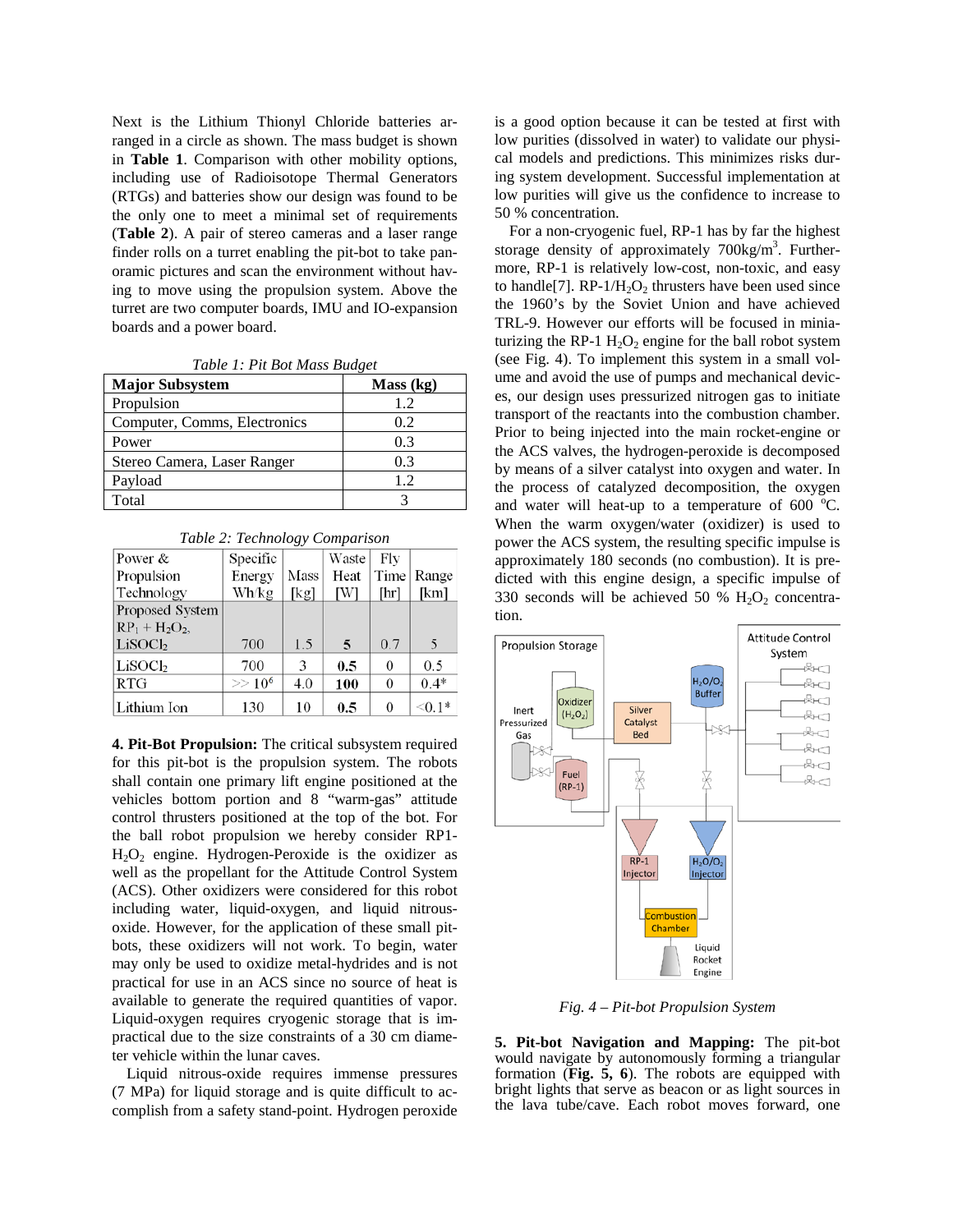robot at a time a short distance much like a bucket brigade [8-10]. Each robot takes stereo ground images, just before descending to the ground with one or both of the other robots in view. Because the ground robots have bright lights, a simple blob detection algorithm is sufficient to locate the ball robots in an image. Converting the stereo image to point cloud, provides distance estimates to the ball robots on the ground. The robots will have sufficient computational capabilities to process stereo images. Using these distances, it is possible to estimate the position of the ball robot relative to other robots on the ground (**Fig. 7**).



*Fig. 5- A network of 3 ball robots in a lava tube (1 flying mockup consists of a quad copter). Two on the ground are static display. Our studies show that the flying robot can locate/identify other robots within a 7 m distance.*



*Fig. 6- The ball robots maintain a triangular formation, as each in order A, B and C take a short flight or hop to its next resting stop. Once they are in the designated triangle formation (inset 1), then lasers will be used to triangulate distance.*

If the other robots are visible, when all three robots are on the ground, the laser range finder could be used to get even more accurate distance measurements through direct triangulation. These positions would be recorded giving a total estimate of the position travelled by each robot from the base rover. Sections of a lava tube could be mapped (**Fig. 8**). Commercial point laser rangefinder such as from Leica Disto E7100i have an error of 0.0025 % with a maximum range of 70 m. Using these

estimates, the robots would be taking measurements every 9 to 5 meters interval. We would expect the total error in positioning using our approach to be 0.3 % to 0.5 % for 1 km radial distance.



Fig. 7- *Stereo images taken to produce 3D point cloud and mesh images of the pit-bots inside a lava tube (Flagstaff, Arizona).*



*Fig. 8 - The pit-bots will obtain 3D images and produce 3D maps of interiors as demonstrated in Government cave (lava tube) near Flagstaff, Arizona.*

**6. Pit-bot Operations and Control:** The pit-bots are intended to be fully autonomous. They will have the ability to hop, fly, hover, and roll. The robots will most often perform a fly-hop, which provides all the advantages of hop, but with a soft landing. Optimal fuel saving trajectories have been found to obtain maximum hop range for given rocket engine specific impulse (**Fig. 9**). In addition, one of the goals of the pit-bot propulsion and attitude control system is to achieve hovering capability equivalent to current quad-copters. This hovering mode will be used to build 3D panaromic maps and for tracking the other pit-bots. A mission planner specifies the target coordinates where the ball robots and the payload package are delivered. At this point the pit-bots develop an internal navigation path avoiding obstacles in the path. In this approach each ball robot operates cooperatively, without a centralized supervisor or leader to mitigate damage from loss of one or more robots.